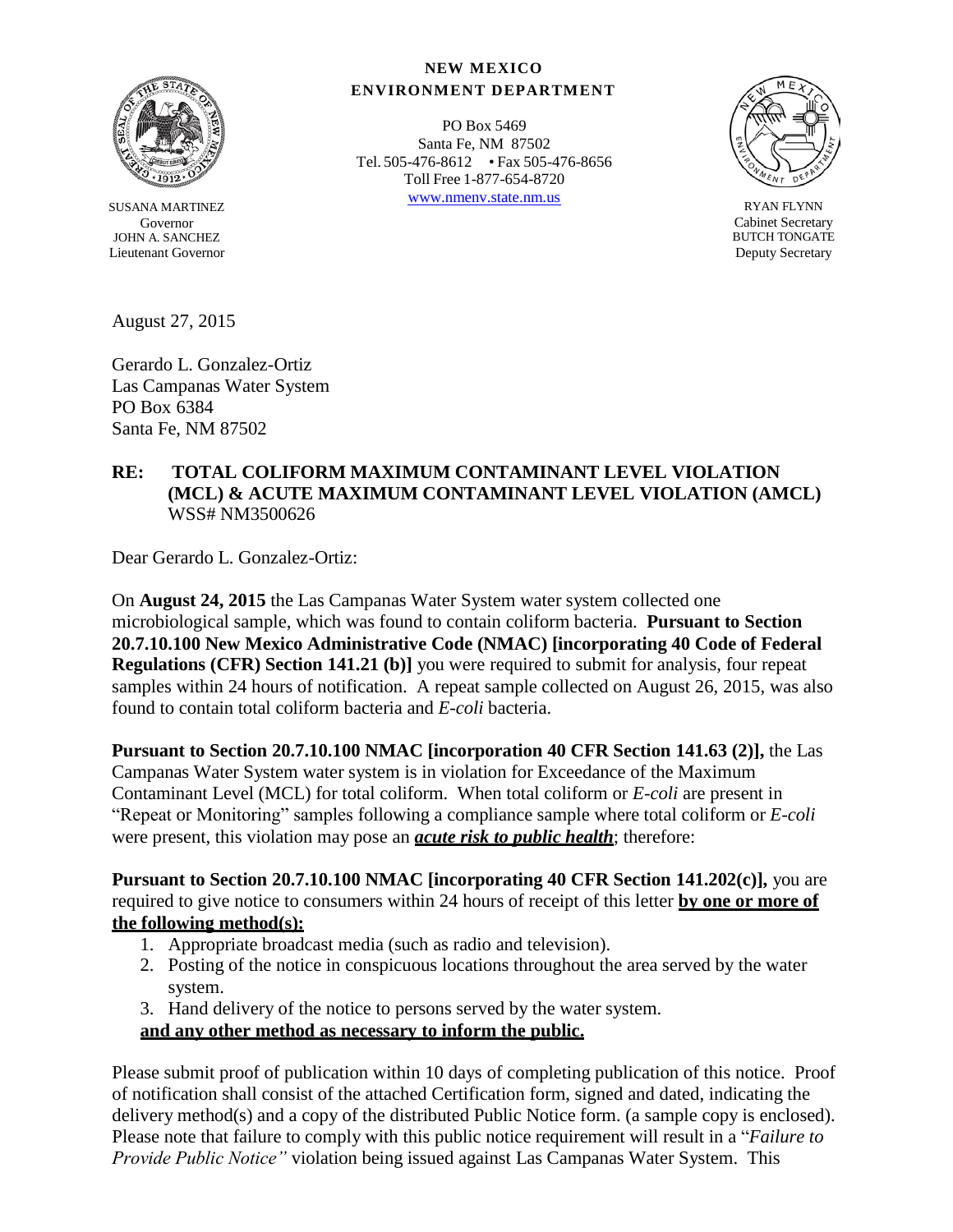violation is automatically issued, without further notice to you and is also reported to the Environmental Protection Agency.

Please fill out and return the enclosed Public Notice Certification Form to:

Wayne Jeffs PO Box 5469 Santa Fe, NM 87502

Or by email [to wayne.jeffs@state.nm.us](mailto:wayne.jeffs@state.nm.us)

In addition to the public notice requirements, it is strongly recommend that you determine the source of the contamination and pursue some form of shock disinfection of your water system. After the initial investigation and disinfection of the system, you are required to submit two consecutive rounds of clean samples from all sites that were total coliform positive. These samples must be performed on separate days. This is a requirement in order to remove the boil water order placed on your system.

Additionally, because of the total coliform positive sample in August 24, 2015, you will be required to submit for analysis five (5) valid routine samples during the month of September 2015. These samples should be collected from sites shown on an approved sample-siting plan. For further questions please contact me at 505-476-8612 or at [wayne.jeffs@state.nm.us.](mailto:wayne.jeffs@state.nm.us)

Please fill out and return the enclosed Public Notice Certification Form to:

Wayne Jeffs PO Box 5469 Santa Fe, NM 87502

Or by email [to wayne.jeffs@state.nm.us](mailto:wayne.jeffs@state.nm.us)

For further questions please contact me at 505-476-8612 or at [wayne.jeffs@state.nm.us.](mailto:wayne.jeffs@state.nm.us)

Respectfully,

Wayne S. Jeff

Wayne Jeffs, Compliance Officer Drinking Water Bureau Water Protection Division

Enclosures: Sample Boil Water Template Public Notice Certification Form

Cc: Northern Region Supervisor (electronic) Las Campanas Water System water system Area Office file Magneto system file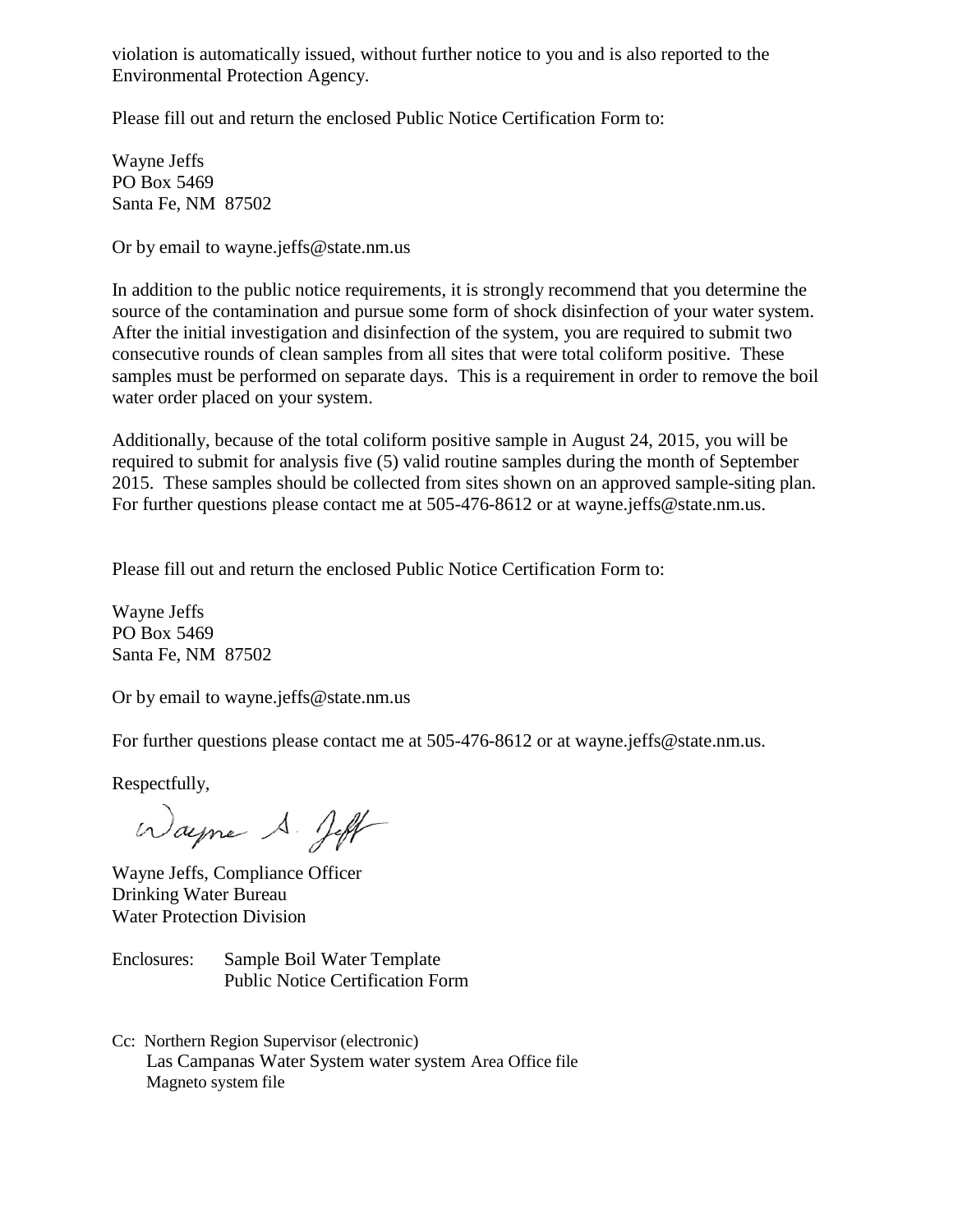# **DRINKING WATER WARNING**

### Las Campanas Water System **water is contaminated with Fecal/E-coli coliform BOIL YOUR WATER BEFORE USING**

Fecal/E-coli bacteria were found in the water supply on August 27, 2015. These bacteria can make you sick, and are of particular concern for people with weakened immune systems. **What should I do?**

- **DO NOT DRINK THE WATER WITHOUT BOILING IT FIRST.** Bring all water to a boil, let it boil for 3 to 5 minutes, and let it cool before using, or use bottled water. Boiled or bottled water should be used for drinking, making ice, brushing teeth, washing dishes, and food preparation **until further notice.** Boiling kills bacteria and other organisms in the water.
- Fecal coliforms/E. coli are bacteria whose presence indicates that the water may be contaminated with human or animal wastes. Microbes in these wastes can cause diarrhea, cramps, nausea, headaches, or other severe symptoms. They may pose a special health risk for infants, young children, elderly, and people with severely compromised immune systems.
- The symptoms above are not caused only by organisms in drinking water. If your experience any of these symptoms and they persist, you may want to seek medical advice. People at increased risk should seek advice about drinking water from their health care providers.

#### **What happened?**

Bacterial contamination can occur when increased run-off enters the drinking water source (for example, following heavy rains). It can also happen due to a break in the distribution system (pipes) or a failure in the water treatment process.

#### **What is being done?** (Describe corrective action)

 Additional bacteriological samples are being collected for the next 2 days Fire Hydrants are being flush upstream and down stream

We will inform you when tests show no bacteria and you no longer need to boil your water. We anticipate resolving the problem within [estimated time frame] August 30, 2015

For more information, please contact Sandra Ortiz at 505-205-7835 or Las Campanas Water System, PO Box 6384, Santa Fe, NM 87502. Or contact NMED-DWB Compliance Officer Wayne Jeffs at 505-476- 8612. General guidelines on ways to lessen the risk of infection by microbes are available from the EPA Safe Drinking Water Hotline at 1(800) 426-4791.

Please share this information with all the other people who drink this water, especially those who may not have received this notice directly (for example, people in apartments, nursing homes, schools, and businesses). You can do this by posting this notice in a public place or distributing copies by hand or mail.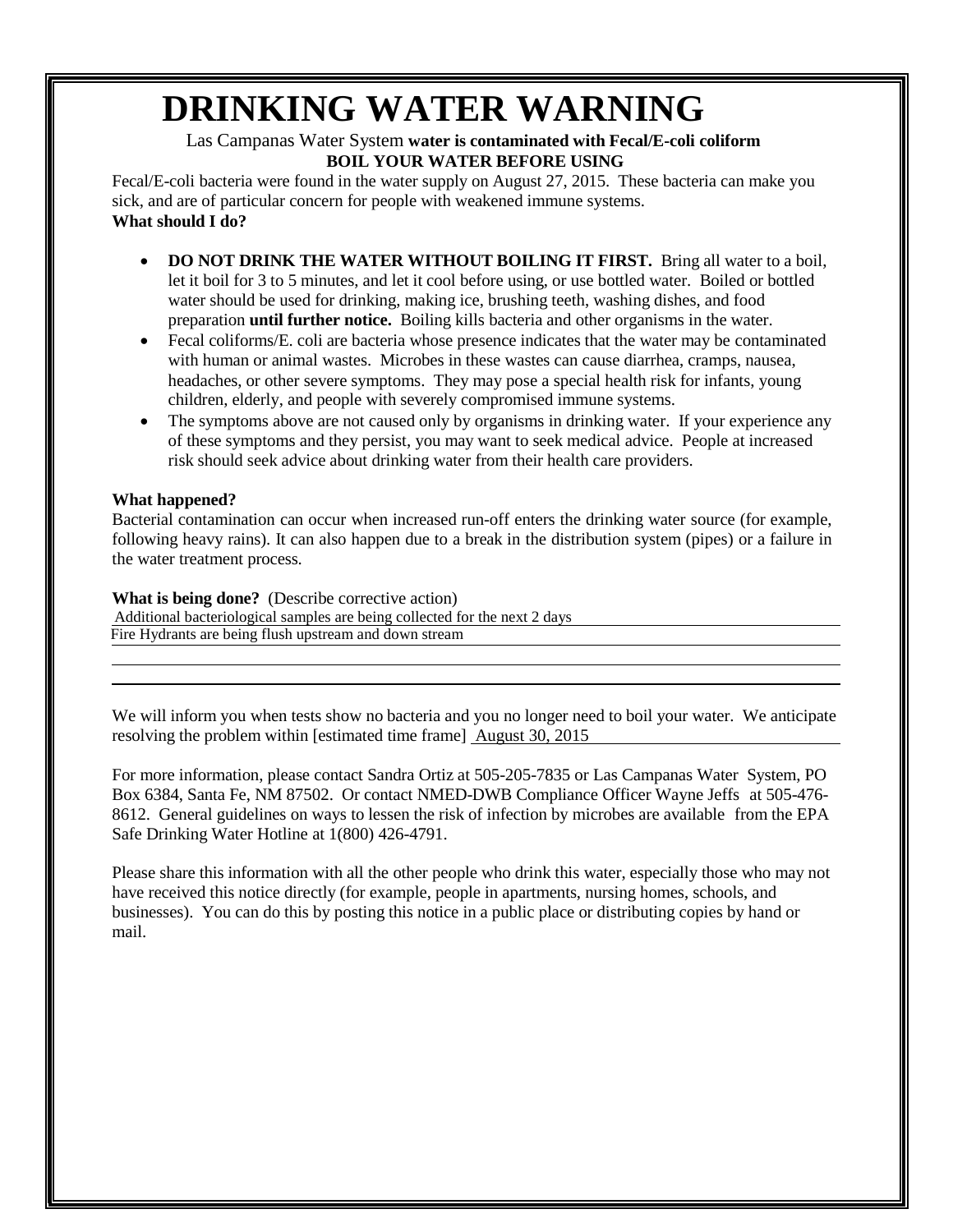

# *New Mexico Environment Department - Drinking Water Bureau*

## **Public Notification Certification Form – All Tiers**

Requirements Pursuant to 40 CFR 141 (Subpart Q)

\*\* This form and a copy of your Notice to the Public must be submitted to the State within 10 days of notifying your **customers. \*\***

## **PWSID#:** NM3500626 **Water System Name:** Las Campanas Water System water system

**Violation or Situation Date:** August 27, 2015

**Individual Contaminant or Contaminant Group:** Total Coliform

**Violation or Situation Type**: Acute Maximum Contaminant Level

**Violation or Situation Public Notification Tier:** Tier 1

Distributed the notice by the following method(s), and on the following date(s) in accordance with 40 CFR  $141.201:$ 

| Continuously Post                                  | Date: |       |  |
|----------------------------------------------------|-------|-------|--|
| Separate Mailing to Customers                      | Date: |       |  |
| Hand Deliver Notice to Customers                   | Date: |       |  |
| Publish Notice in Newspaper                        | Date: |       |  |
| Release Notice to and Announced by Broadcast Media |       | Date: |  |
| <b>Post Notice on System Website</b>               | Date: |       |  |
| Billing                                            | Date: |       |  |
| Annual Report (Consumer Confidence Report)         | Date: |       |  |
| Other:                                             | Date: |       |  |

# **Attach a copy of the posted Public Notice(s) to this certification form.**

The public water system named above hereby certifies that public notification has been provided to its consumers in accordance with all delivery, content, and format requirements specified in 40 CFR Part 141:

|  | <b>Water System Representative:</b> |
|--|-------------------------------------|
|--|-------------------------------------|

**(Signature) (Print Name) (Phone Number)**

Date of Certification: